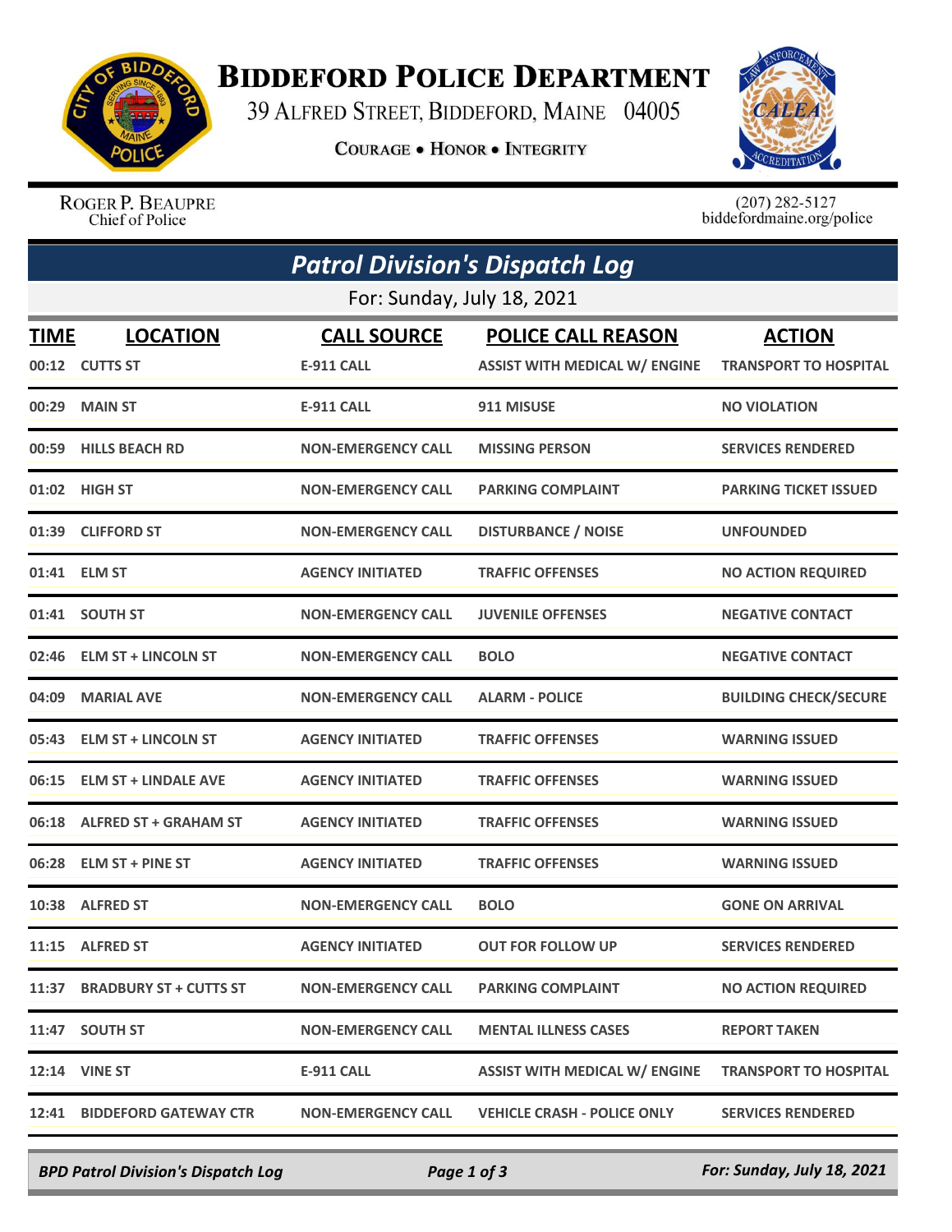| <b>TIME</b> | <b>LOCATION</b>                                                                                                | <b>CALL SOURCE</b>        | <b>POLICE CALL REASON</b>                                          | <b>ACTION</b>                |  |
|-------------|----------------------------------------------------------------------------------------------------------------|---------------------------|--------------------------------------------------------------------|------------------------------|--|
|             | 13:20 FRANKLIN ST                                                                                              | <b>WALK-IN AT STATION</b> | <b>ARTICLES LOST/FOUND</b>                                         | <b>REPORT TAKEN</b>          |  |
|             | 13:31 POOL ST                                                                                                  | <b>E-911 CALL</b>         | <b>ASSAULT</b>                                                     | <b>REPORT TAKEN</b>          |  |
|             | 14:05 SHOPS WAY                                                                                                | <b>NON-EMERGENCY CALL</b> | <b>DISABLED VEHICLE</b>                                            | <b>NO ACTION REQUIRED</b>    |  |
|             | 14:06 MYRTLE ST                                                                                                | <b>RADIO</b>              | <b>PARKING COMPLAINT</b>                                           | <b>VEHICLE TOWED</b>         |  |
|             | 14:40 ALFRED ST                                                                                                | <b>NON-EMERGENCY CALL</b> | <b>FRAUD / SCAM</b>                                                | <b>REPORT TAKEN</b>          |  |
| 14:40       | <b>BRADBURY ST</b>                                                                                             | <b>E-911 CALL</b>         | <b>DISTURBANCE / NOISE</b>                                         | <b>SERVICES RENDERED</b>     |  |
|             | 14:43 ALFRED ST                                                                                                | <b>AGENCY INITIATED</b>   | <b>PAPERWORK</b>                                                   | <b>PAPERWORK SERVED</b>      |  |
|             | 14:47 WINDSOR LN                                                                                               | <b>NON-EMERGENCY CALL</b> | <b>SUSPICION</b>                                                   | <b>GONE ON ARRIVAL</b>       |  |
|             | 14:52 ALFRED ST                                                                                                | <b>WALK-IN AT STATION</b> | <b>WARRANT ARREST</b>                                              | <b>ARREST(S) MADE</b>        |  |
|             | OFFENDER: ROMELLO K PURA-TAYLOR  AGE: 22  RESIDENT OF: BIDDEFORD, ME<br><b>CHARGE: WARRANT ARREST</b>          |                           |                                                                    |                              |  |
|             |                                                                                                                |                           |                                                                    |                              |  |
| 15:04       | <b>FORTUNES ROCKS RD</b>                                                                                       | <b>NON-EMERGENCY CALL</b> | <b>SUSPICION</b>                                                   | <b>GONE ON ARRIVAL</b>       |  |
|             | 15:06 HORRIGAN CT                                                                                              | <b>E-911 CALL</b>         | <b>CRIMINAL MISCHIEF</b>                                           | <b>SUMMONS ISSUED</b>        |  |
|             |                                                                                                                |                           | OFFENDER: DYLAN EDWARD HAVARD  AGE: 21  RESIDENT OF: BIDDEFORD, ME |                              |  |
|             | <b>CHARGE: CRIMINAL MISCHIEF</b>                                                                               |                           |                                                                    |                              |  |
|             | 15:18 ELM ST                                                                                                   | <b>NON-EMERGENCY CALL</b> | <b>PARKING COMPLAINT</b>                                           | <b>WARNING ISSUED</b>        |  |
|             | 15:25 ALFRED ST                                                                                                | <b>AGENCY INITIATED</b>   | <b>OUT FOR FOLLOW UP</b>                                           | <b>NEGATIVE CONTACT</b>      |  |
|             | 15:34 ELM ST                                                                                                   | <b>E-911 CALL</b>         | 911 MISUSE                                                         | <b>WARNING ISSUED</b>        |  |
|             | 15:37 POOL ST + MEETINGHOUSE RD                                                                                | <b>AGENCY INITIATED</b>   | <b>COMMUNITY ENGAGEMENT</b>                                        | <b>SERVICES RENDERED</b>     |  |
|             | 16:11 WEST ST                                                                                                  | <b>WALK-IN AT STATION</b> | <b>ARTICLES LOST/FOUND</b>                                         | <b>REPORT TAKEN</b>          |  |
|             | 16:21 ELM ST                                                                                                   | E-911 CALL                | <b>ASSIST WITH MEDICAL W/ ASSIST</b>                               | <b>NO TRANSPORT</b>          |  |
|             | 16:34 CUTTS ST                                                                                                 | <b>NON-EMERGENCY CALL</b> | <b>SUSPICION</b>                                                   | <b>SERVICES RENDERED</b>     |  |
|             | 16:48 ELM ST                                                                                                   | <b>E-911 CALL</b>         | <b>ASSIST WITH MEDICAL</b>                                         | <b>SUMMONS ISSUED</b>        |  |
|             | OFFENDER: RICHARD SAMUEL ROGERS  AGE: 52  RESIDENT OF: BIDDEFORD, ME<br>CHARGE: VIOLATING CONDITION OF RELEASE |                           |                                                                    |                              |  |
| 17:21       | <b>BOULDER WAY</b>                                                                                             | <b>E-911 CALL</b>         | <b>SUSPICION</b>                                                   | <b>NO VIOLATION</b>          |  |
|             | 17:21 FOSS ST + BACON ST                                                                                       | <b>NON-EMERGENCY CALL</b> | <b>SUSPICION</b>                                                   | <b>NO VIOLATION</b>          |  |
|             | 18:06 ELM ST                                                                                                   | <b>AGENCY INITIATED</b>   | <b>OUT FOR FOLLOW UP</b>                                           | <b>NEGATIVE CONTACT</b>      |  |
|             | 18:17 SAPHIRE DR                                                                                               | E-911 CALL                | <b>ASSIST WITH MEDICAL W/ ENGINE</b>                               | <b>TRANSPORT TO HOSPITAL</b> |  |
|             | <b>BPD Patrol Division's Dispatch Log</b>                                                                      | Page 2 of 3               |                                                                    | For: Sunday, July 18, 2021   |  |